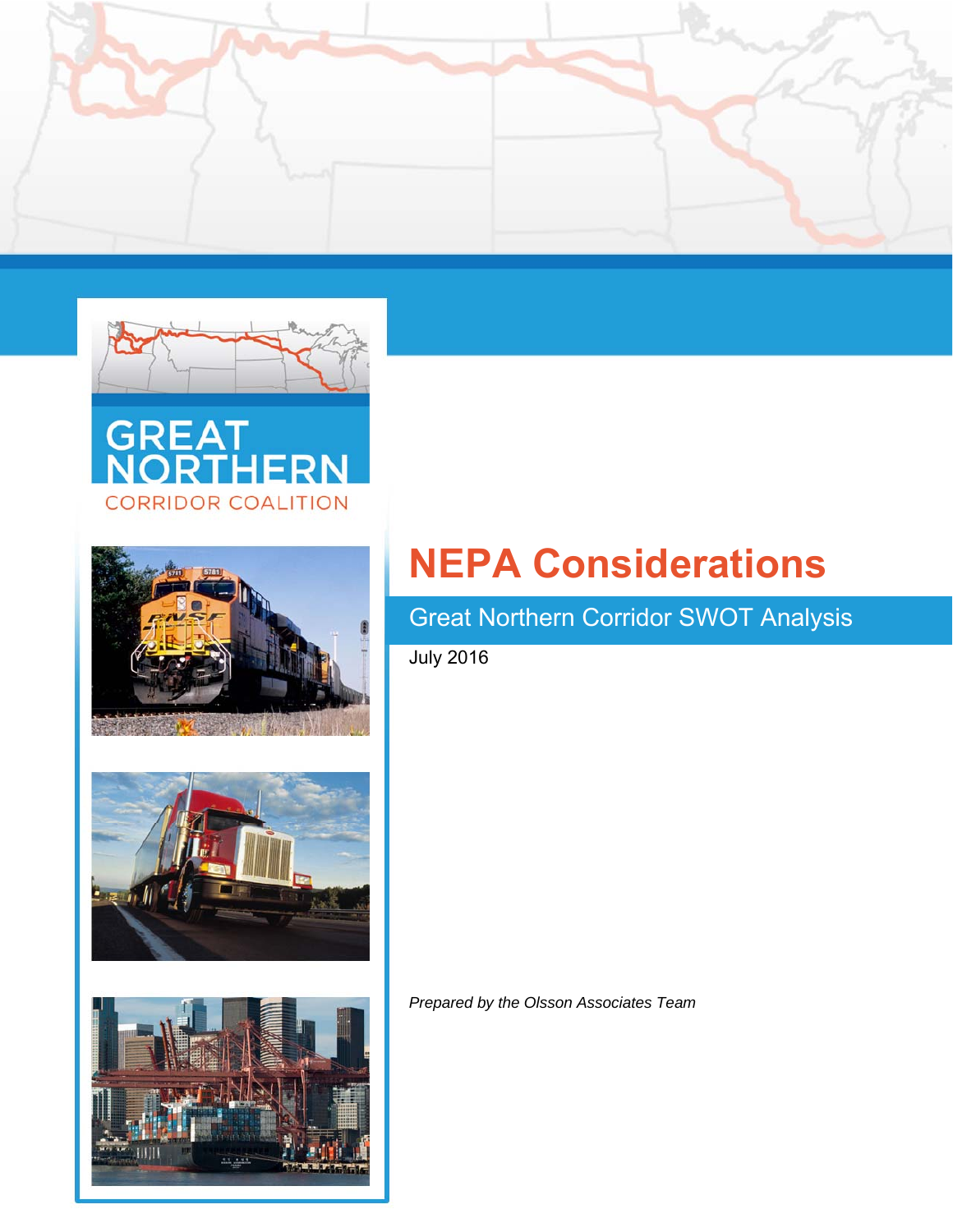



Great Northern Corridor SWOT Analysis

### **Introduction**

National Environmental Policy Act (NEPA) compliance is required for any project that requires what is considered a Federal Action, including federal funding, federal approval, or federal permits. NEPA is an "umbrella" act that requires documentation of compliance with other federal, state, and local regulations and laws. Most of the projects proposed for the GNC would thus require some level of NEPA documentation to show compliance and thus obtain environmental clearance to fund and construct the project.

# **Likely Class of NEPA Documentation**

Determining the likely class of NEPA documentation will help identify the amount of time, effort and cost to obtain environmental clearance for a project. This can be particularly important if NEPA documents need to be completed by a certain date, for example to support a Federal Grant application.

According to the Federal Highway Administration (FHWA) Environmental Review Toolkit (https://www.environment.fhwa.dot.gov/projdev/pd4document.asp), transportation projects vary in type, size and complexity, and potential to affect the environment. Transportation project effects can vary from very minor to significant impacts on the human environment. To account for the variability of project impacts, three basic "classes of action" are allowed and determine how compliance with NEPA is carried out and documented:

- Environmental Impact Statements (EIS) are prepared for projects where it is known that the action will have a significant effect on the environment.
- Environmental Assessments (EA) are prepared for actions in which the significance of the environmental impact is not clearly established. Should environmental analysis and interagency review during the EA process find a project to have no significant impacts on the quality of the environment, a Finding of No Significant Impact (FONSI) is issued. If the process identifies significant impacts, an EIS will be prepared.
- Categorical Exclusions (CEs) are issued for actions that do not individually or cumulatively have a significant effect on the environment.

Each federal agency has developed its own NEPA guidelines. For the Great Northern Corridor, the guidelines developed by FHWA and Federal Railroad Administration (FRA) are most likely the lead for federally funded road or rail projects. There may be some projects that have other lead Federal agencies, for example for some types of rail projects, the Surface Transportation Board; for projects that are located on Federal lands, US Forest Service or Bureau of Land Management; for projects that impact Navigable Waters, US Coast Guard or US Army Corps of Engineers; or for projects that cross the international border, US Department of State.

As there are numerous potential projects located in numerous locations along the GNC, it isn't possible to specifically identify the level of NEPA documentation needed for each. That will be determined by collaboration between the project sponsor and the lead Federal agency. That said, here are some general rules-of-thumb for estimating the likely class of NEPA documentation for types of projects along the Great Northern Corridor.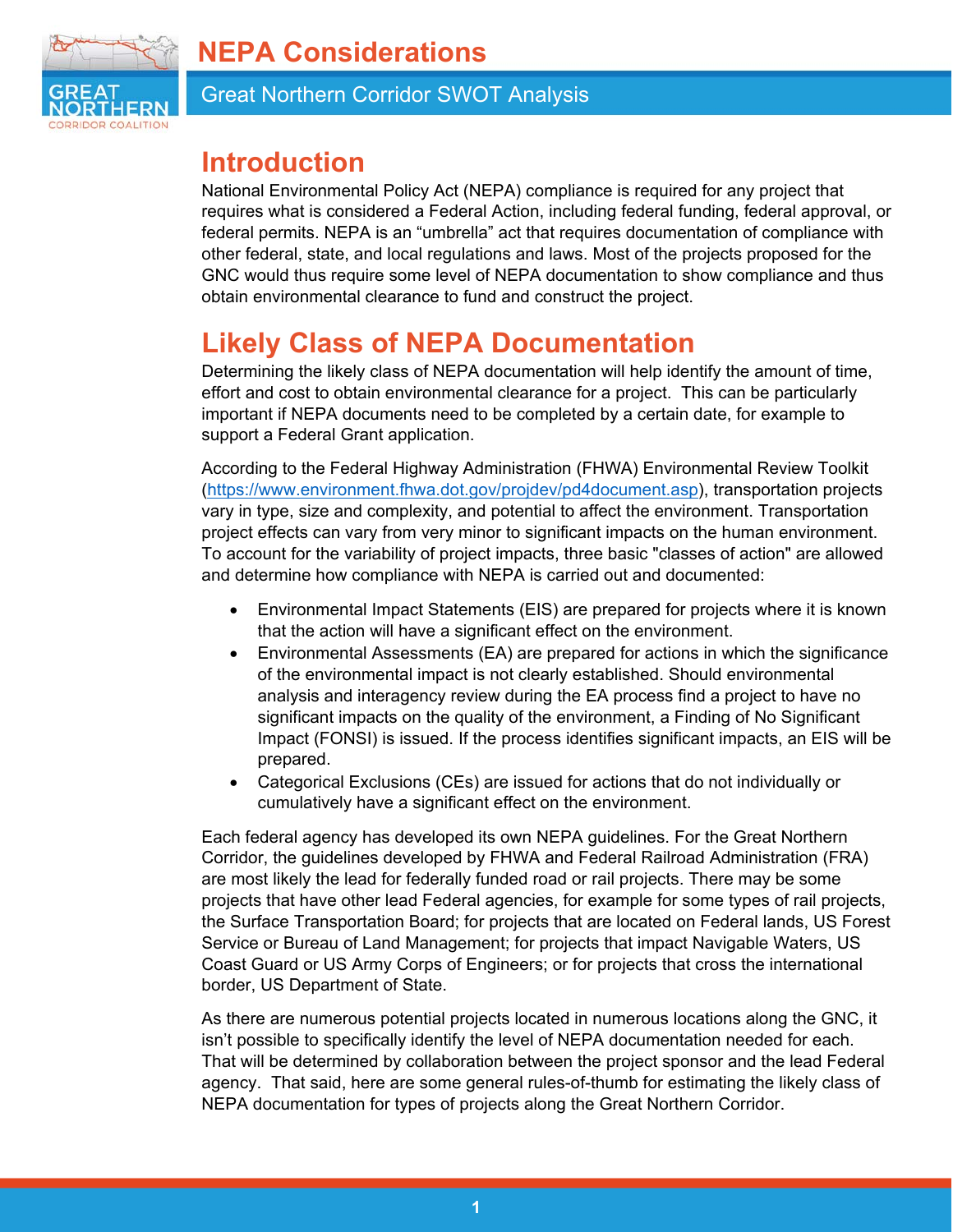### **NEPA Considerations**



#### Great Northern Corridor SWOT Analysis

#### Categorical Exclusions

These projects are likely to be small, relatively inexpensive, and have minimal impacts to economic, social, or natural environmental resources. Many non-construction projects such as studies, training projects, or purchase of safety supplies, would qualify as CEs. Maintenance or repaving roads without increasing capacity, or improvements to signals or grade crossings, constructing turn lanes, siding tracks, or reducing congestion by removing short road or track bottlenecks, particularly those with minimal need for additional right-ofway, also are likely to be examples of projects that fit the CE class of action. FHWA and FRA have developed lists of types of projects that meet the CE category. More information on CEs from these agencies, as well as the current lists of CEs, can be accessed at these websites:

#### https://www.environment.fhwa.dot.gov/projdev/docuce.asp

#### https://www.fra.dot.gov/Page/P0550

#### Environmental Assessments

Projects that would require an EA are generally larger or more expensive than CE type projects. Some specific examples of projects that are likely to require an EA include grade separation projects, roadway or railroad capacity improvements, projects on new alignments that require large amounts of right-of-way, that potentially impact sensitive environments, or that are likely to generate public controversy. More information on FWHA EAs and the FRA NEPA process can be found here:

https://www.environment.fhwa.dot.gov/projdev/docuea.asp

https://www.fra.dot.gov/Page/P0215

#### Environmental Impact Statements

Projects that would require an EIS are known to have significant impacts to social, economic, or natural resources. These could include very large projects that extend over many miles, that substantially change the transportation network, or that cost many millions of dollars. Adverse impacts to threatened and endangered species or their critical habitat; damage or destruction of historic properties, such as historic bridges; numerous relocations of residences or businesses; or projects that require large amounts of Federal right-of-way or other major Federal actions, are likely to trigger the requirement for an EIS. More information on the FHWA EIS process can be found here:

https://www.environment.fhwa.dot.gov/projdev/docueis.asp